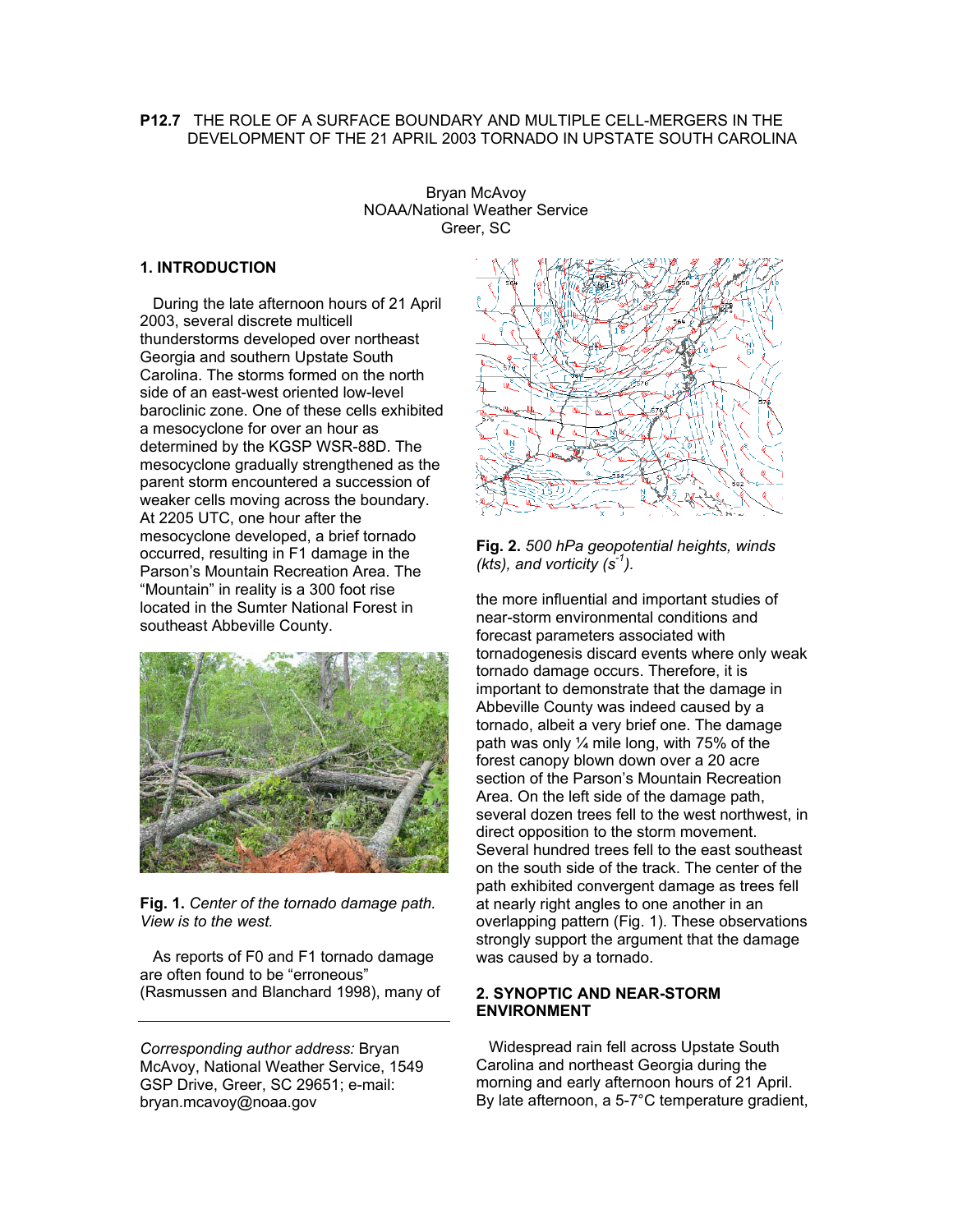and considerable backing of the surface winds, existed roughly along a line from Athens to Columbia (Figure 3). The distance of this low-level boundary from surrounding radars prohibited an exact placement through the possible detection of a radar fine line. Therefore it was necessary to use surface plots to place the boundary. RUC model 0-3 km storm-relative helicity (SRH) values, valid at 2100 UTC, increased from less than 100  $\text{m}^2$  s<sup>-2</sup> south of the boundary to 200-225  $m^2 s^2$  to its north. The latter SRH



**Fig. 3.** *Radar defined mesocyclone track through Abbeville County and location of surface boundary.*

values were sufficient for mesocyclone formation as described by Davies-Jones et al. (1990). LAPS and MSAS stability parameters were contaminated by bad AWOS dewpoints, a frequent and vexing problem. However, a 2100 UTC RUC model sounding, modified for the conditions at the Greenwood, SC ASOS, 25 km to the northeast of Parson's Mountain, resulted in SBCAPE values around  $1400$  J kg<sup>-1</sup> (Figure 4). The sounding derived lifted condensation level (LCL) was only 225 m and there was a modest amount of 0-3 km CAPE. There was little difference between the 2100 UTC and 2200 UTC RUC soundings. However, the earlier sounding better captured the light southeast flow north of the boundary. Many surface plots north of the boundary continued to report light southeast winds at 2200 UTC, while the Greenwood ASOS did not. This is why the 2100 UTC and not the 2200 UTC sounding was selected.

 Diffluent middle and upper tropospheric flow was found over the region ahead of a long wave trough. The 1200 UTC run of the Eta model, valid at 0000 UTC on 22 April 2003, had a 500 mb short wave trough just west of the region (Figure 2). Eta model mid-level winds were from the west at 35-40 kts, consistent with the RUC soundings and with the KGSP WSR-88D velocity azimuth display wind profile. Considering that surface winds were on the order of 5-10 kts from the southwest on the warm side of the boundary, 0-6 km bulk shear values were in the range of 30-35 kts. This amount of shear is generally insufficient for the development of supercells according to the work done by Thompson et al. (2002). North of the boundary, considering the light southeast surface winds, the 0-6 km bulk shear was in excess of 40 kts.



**Fig. 4.** *RUC sounding for 2100 UTC 21 April 2003 located at the Greenwood municipal airport (ASOS location) 25 km northeast of Parson's Mountain.*

# **3. STRUCTURE AND EVOLUTION OF THE PARSON'S MOUNTAIN STORM**

 While many of the discrete multicell storms that developed in the vicinity of the boundary exhibited brief periods of weak rotation, the Parson's Mountain (PM) cell was the only one that exhibited a radar defined mesocyclone during the nearly 3 hour period for which data were reviewed on the Weather Event Simulator. For most of the PM cell's existence, the reflectivity structure of the storm was not consistent with that of a supercell, lacking a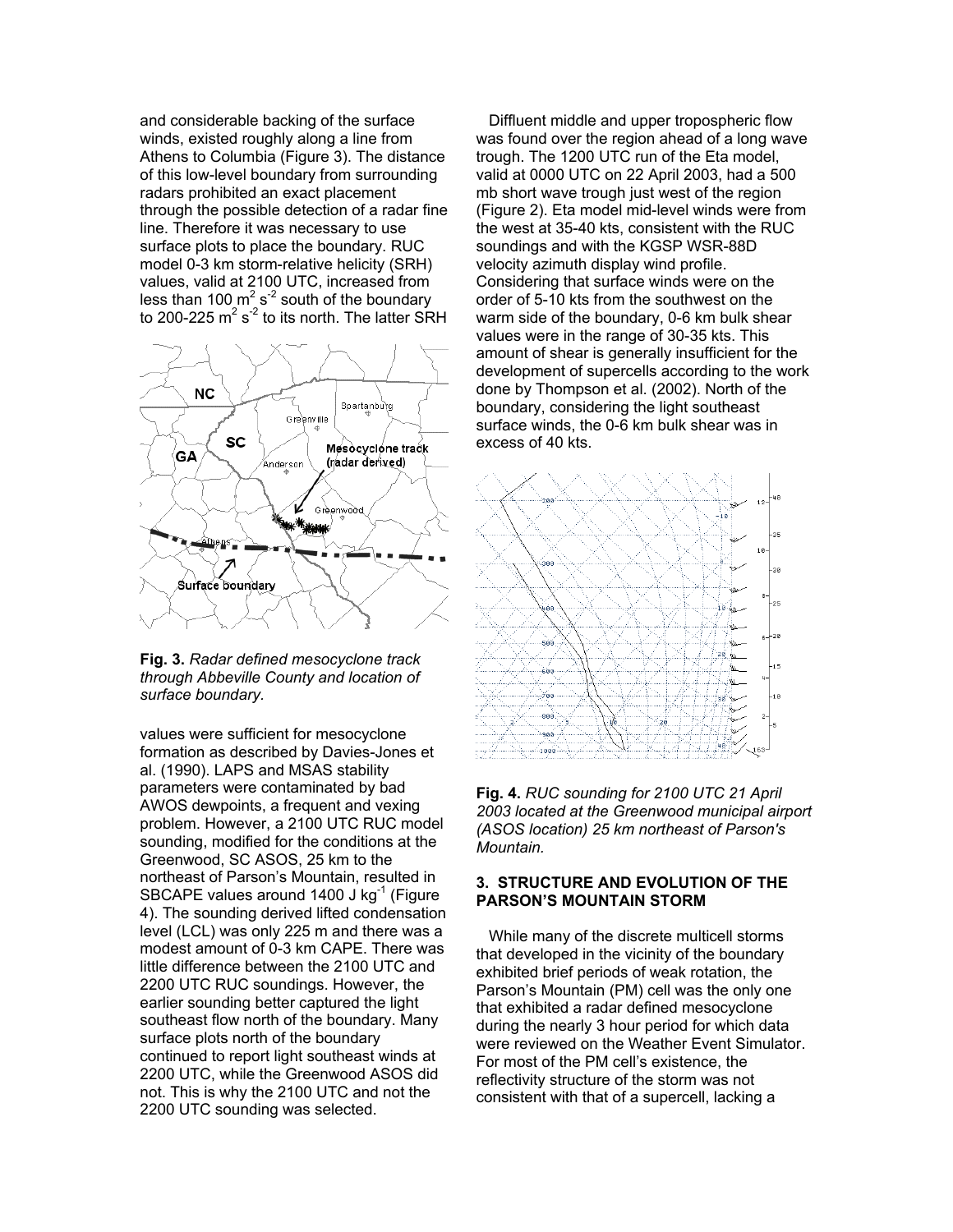persistent WER, BWER or pendant. Beginning about 2145 UTC the cell began to develop a midlevel reflectivity notch on its southwest flank. This feature persisted through the time of tornado formation and was likely the result of a developing RFD.



**Fig. 5.** *RUC 0-3 km SRH, valid same time and location as Figure 4.*



**Fig. 6.** *KGSP WSR-88D plan-view reflectivity image for 2105 UTC 21 April 2003. Merging cells delimited by dashed line. Developing supercell circled. Abbeville County outlined in red.*

 The PM storm possessed a comparatively shallow mesocyclone that averaged 3.7-5.5 km in diameter for much of its lifetime. The rotational velocity (Vr) and mesocyclone diameter were consistent with those associated with mini supercells (Grant and Prentice 1996), though the PM storm

frequently had echo tops that were higher (45-50 kft) than the 25-30 kft echo tops common for mini supercells. Thus, there is some uncertainty as to whether the storm, which exhibited marginal supercell characteristics, should be classified as a supercell or a multicell severe. Owing to the persistent rotation, it will be classified herein as a supercell, but certainly it deserves the "marginal" label.



**Fig. 7.** *Rotational Velocity (Vr) time-height section for the Parson's Mountain supercell. Yaxis is height in km and X-axis is UTC time. Tornado occurrence denoted by thick black line and "T" symbol.*

 There were at least 3 discrete cell mergers (detailed in the next section) during the life of the PM supercell, each of which changed the character of the storm. In all instances a broken low-topped line of weak cells originated well on the warm side of the boundary. The cells moved from approximately 210-220 degrees and eventually crossed the low-level baroclinic zone. Thereafter the cells would exhibit some strengthening shortly before they intersected, and were usually subsumed by the PM supercell.

## **4. MESOCYCLONE AND TORNADO EVOLUTION**

 A radar-defined mesocyclone first developed in the northwest part of Abbeville County at 2105 UTC, immediately following the first cell merger (Figure 6). During the next 15 minutes, the circulation was quite weak and confined to elevations no higher than 3 km above radar level (ARL), though the cell itself became considerably stronger and taller during this time, with a pronounced southward jog of the reflectivity core. Low-level mesocyclones have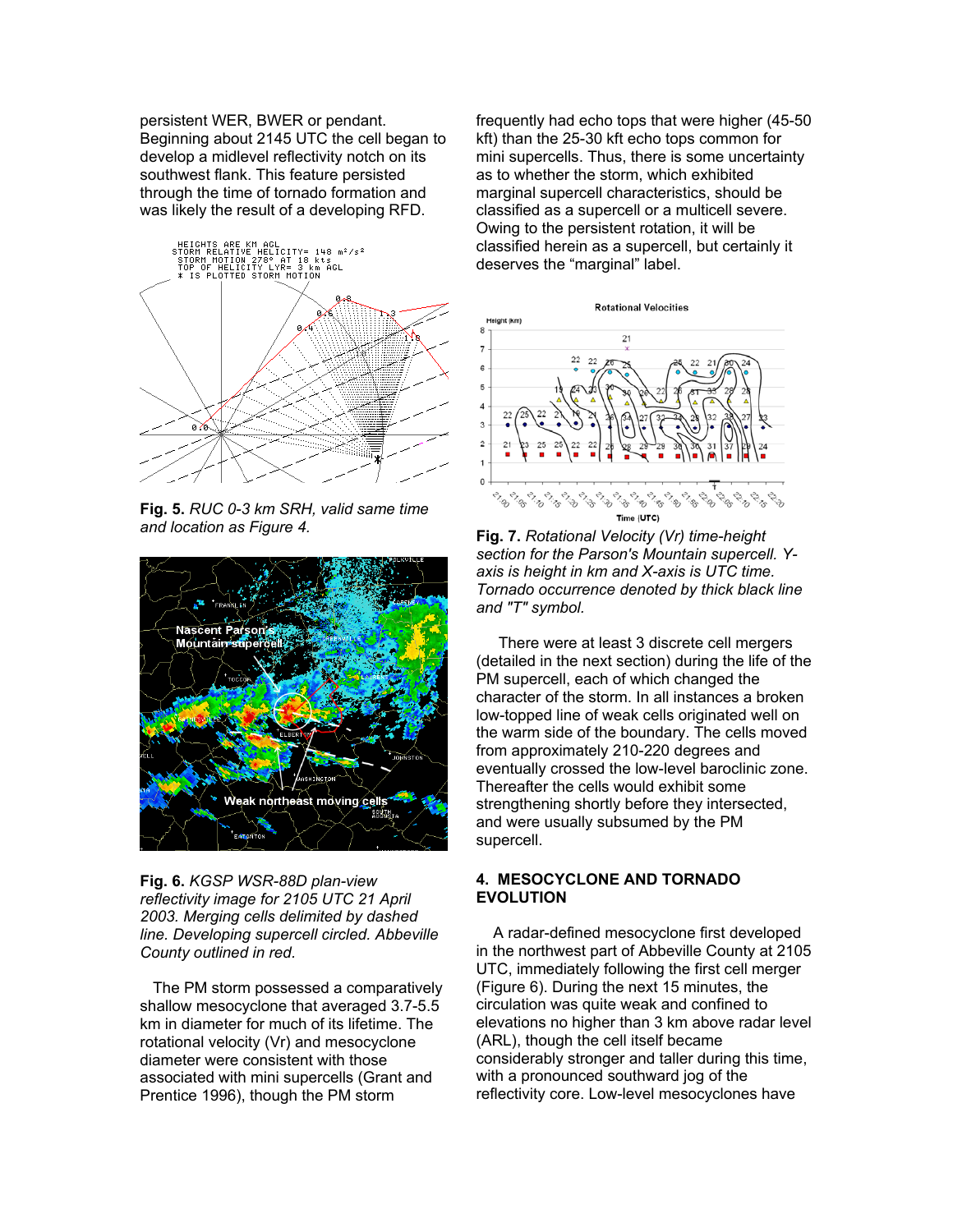been defined by Trapp and Stumpf (2002) and Markowski et al. (1998) as those which are found at or below 3 km ARL.



**Fig. 8.** *KGSP WSR-88D 8-bit plan-view SRM image for 2200 UTC 21 April 2003, one volume scan before tornado touchdown. "Home" denotes the location of Parson's Mountain.* 

 There was a second cell merger at 2125 UTC, at which time the mesocyclone increased in depth to approximately 6 km (Figure 7). The Vr gradually increased, reaching a velocity of 34 kts at 2.8 km at 2040 UTC. At this time, a third cell merger occurred. From this point forward it became difficult to determine when cell mergers occurred as the PM supercell was almost continually in contact with weaker cells crossing its path. From 2145-2210 UTC, the strongest Vr's generally remained at or below 3 km, with the maximum Vr occurring one volume scan after the tornado with a peak rotation of 37 kts, and a gate-to-gate shear of 73 kts. The mesocyclone diameter decreased to 2 km (1.5 km) at 2200 UTC (2210 UTC), but was actually a little wider than that at the time of the tornado, at least above 1 km ARL. While the mesocyclone did appear to exhibit descending characteristics, it did so only from 3 km.

 The circulation most likely responsible for the PM tornado was only .27 nm across as seen on the 8-bit SRM data (Figure 8). As a result, in a gross sense, the 4-bit SRM data

actually showed the circulation better at times as it expanded the peak velocities in space (Figure 9). This is something that radar operators at KGSP, and other offices that often deal with small vortices, will have to be careful of now that the .13 nm velocity and SRM data are the standard storm interrogation products.



**Fig. 9.** *Same as Figure 8 except for 4-bit SRM image.*

## **5. DISCUSSION AND CONCLUDING REMARKS**

 While many recent studies of tornado forecast parameters have focused only on strong and violent tornado environments, it seems logical that those parameters which support low-level mesocyclogenesis should apply to weak tornadoes as well. In this case, the existence of "some" CAPE (Rasmussen 2003) in the 0-3 km layer (Figure 4), and very low LCL's on the cool, moist side of a low-level boundary, point to an environment conducive to low-level mesocyclone and tornado development. A RUC model sounding taken 25 km on the cool side of the tornado track revealed 0-3 km SRH values of 148 m2 s-2; however, all of that SRH was realized below 1.8 km. The 1.8-3 km layer actually subtracted from the SRH (Figure 5). Away from the surface boundary, conditions were not as favorable for either mid-level or lowlevel mesocyclone development.

 Considering the above, it is easier to understand the behavior of the PM supercell, a storm that was dominated by a low-level